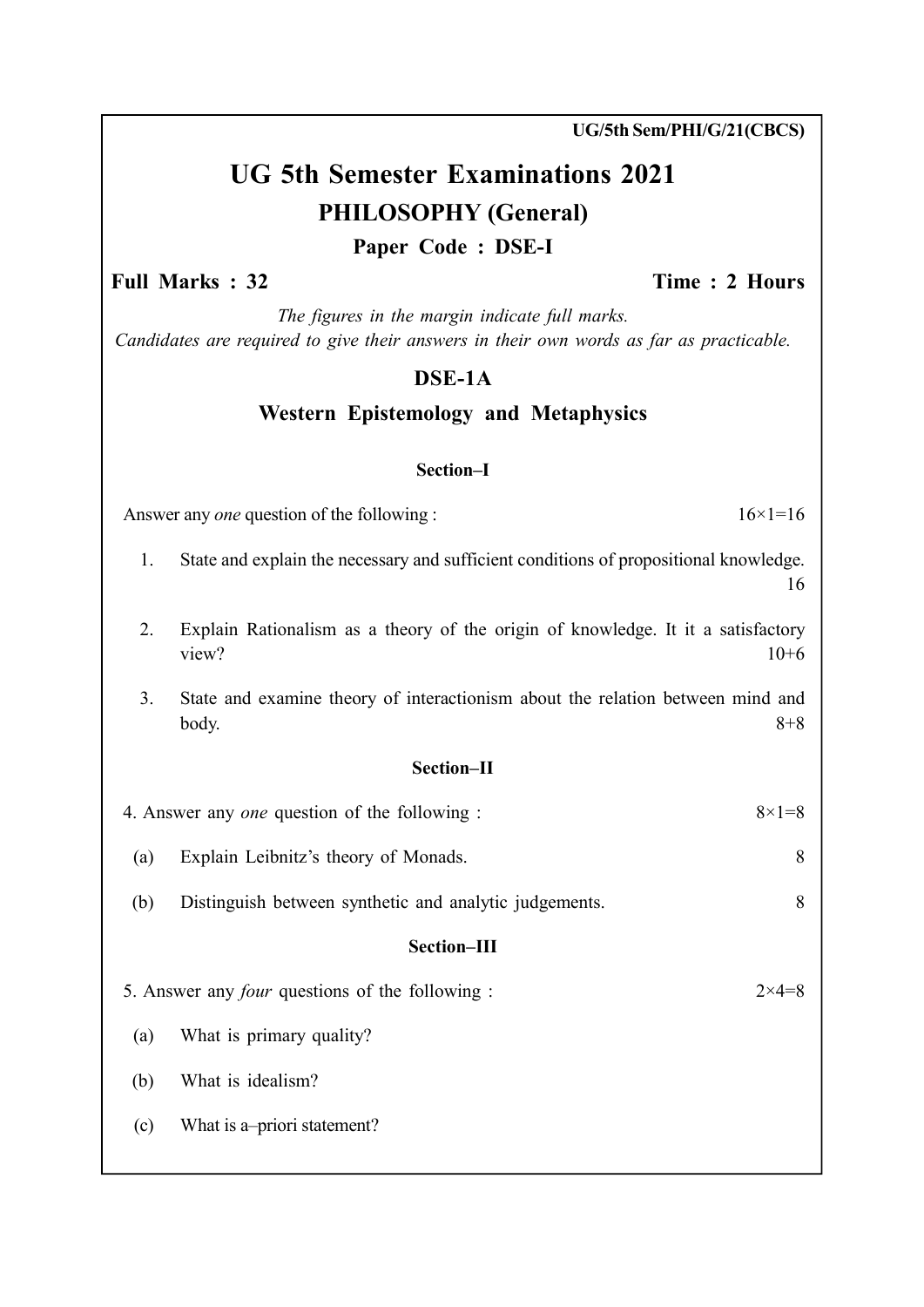| (d)                 | 'All ideas are innate'—Who says this and why?                                          |               |  |  |  |
|---------------------|----------------------------------------------------------------------------------------|---------------|--|--|--|
| (e)                 | Define substance after Descartes.                                                      |               |  |  |  |
| (f)                 | What is an impression according to Hume?                                               |               |  |  |  |
|                     | বঙ্গানুবাদ                                                                             |               |  |  |  |
|                     | বিভাগ—ক                                                                                |               |  |  |  |
|                     | নিম্নলিখিত যে কোন <b>একটি</b> প্রশ্নের উত্তর দাও ঃ                                     | ৬<=<×७<       |  |  |  |
| 51                  | বাচনিক জ্ঞানের আবশিক ও পর্যাপ্ত শর্তগুলি উল্লেখপূর্বক ব্যাখ্যা কর।                     | ১৬            |  |  |  |
| ২।                  | জ্ঞানের উৎপত্তি বিষয়ক মতবাদ হিসাবে বুদ্ধিবাদ আলোচনা কর। এই মতবাদটি কি সন্তোষজনক? ১০+৬ |               |  |  |  |
| $\circ$             | দেহ-মন সম্পর্ক বিষয়ে ক্রিয়া প্রতিক্রিয়াবাদ আলোচনা ও বিশ্লেষন কর।                    | $b+b$         |  |  |  |
|                     | বিভাগ—খ                                                                                |               |  |  |  |
|                     | ৪। নিম্নলিখিত যে কোন <b>একটি</b> প্রশ্নের উত্তর দাও ঃ                                  | <b>ト×ゝ=</b> ト |  |  |  |
| $(\vec{\Phi})$      | লাইবনিজের মনাদতত্ত্ব আলোচনা কর।                                                        | ৮             |  |  |  |
| (খ)                 | সংশ্লেষক ও বিশ্লেষক অবধারণের মধ্যে পার্থক্য নির্ণয় কর।                                | ৮             |  |  |  |
|                     | বিভাগ—গ                                                                                |               |  |  |  |
|                     | ৫। নিম্নলিখিত যে কোন <b>চারটি</b> প্রশ্নের উত্তর দাও ঃ                                 | $\xi$ ×8= $b$ |  |  |  |
| $(\overline{\Phi})$ | মুখ্যগুণ কাকে বলে?                                                                     |               |  |  |  |
| (খ)                 | ভাববাদ কাকে বলে?                                                                       |               |  |  |  |
| $($ গ)              | পূৰ্বতঃ সিদ্ধ অবধারণ কি?                                                               |               |  |  |  |
| (ঘ্)                | 'সকল ধারণাই সহজাত'—কে এবং কেন বলেছেন?                                                  |               |  |  |  |
| $(\mathscr{G})$     | দেকার্তকে অনুসরণ করে দ্রব্যের সংজ্ঞা দাও।                                              |               |  |  |  |
| $(\mathfrak{D})$    | হিউমের মতে 'মুদ্রণ' কাকে বলে?                                                          |               |  |  |  |
|                     |                                                                                        |               |  |  |  |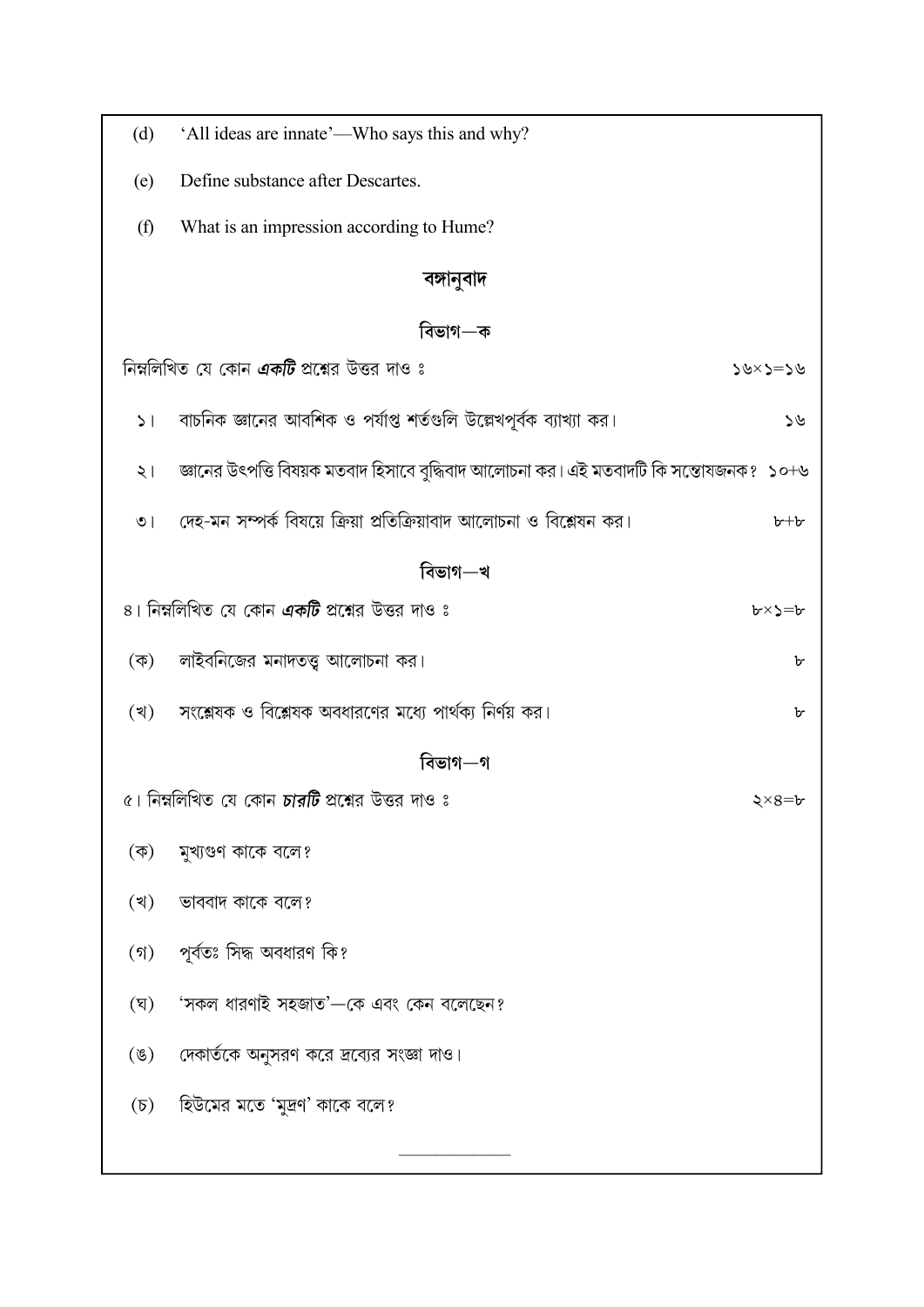|                         | DSE-1B                                                                                                                                    |                      |  |  |
|-------------------------|-------------------------------------------------------------------------------------------------------------------------------------------|----------------------|--|--|
| <b>Practical Ethics</b> |                                                                                                                                           |                      |  |  |
|                         | <b>Full Marks: 32</b>                                                                                                                     | <b>Time: 2 Hours</b> |  |  |
|                         | The figures in the margin indicate full marks.<br>Candidates are required to give their answers in their own words as far as practicable. |                      |  |  |
| Section-I               |                                                                                                                                           |                      |  |  |
|                         | Answer any <i>one</i> question of the following :                                                                                         | $16 \times 1 = 16$   |  |  |
| 1.                      | What is Practical Ethics? Explain the nature of Practical Ethics?                                                                         | $4 + 12$             |  |  |
| 2.                      | What is environmental Ethics? Explain with examples the utitlity of environmental Ethics.                                                 | $4 + 12$             |  |  |
| 3.                      | Is mercy killing permissible from the standpoint of Practical Ethics?                                                                     |                      |  |  |
| Section-II              |                                                                                                                                           |                      |  |  |
|                         | 4. Answer any one question of the following :                                                                                             | $8 \times 1 = 8$     |  |  |
| (a)                     | Is abortion tenable? Explain.                                                                                                             | 8                    |  |  |
| (b)                     | 'Practical Ethics is not something new, but is the revival of something old'—<br>Explain this statement.                                  | 8                    |  |  |
|                         | Section-III                                                                                                                               |                      |  |  |
|                         | 5. Answer any <i>four</i> questions of the following :                                                                                    | $2 \times 4 = 8$     |  |  |
| (a)                     | What is feminism?                                                                                                                         | 2                    |  |  |
| (b)                     | What is marriage?                                                                                                                         | $\overline{2}$       |  |  |
| (c)                     | What is meant by 'Human Rights'?                                                                                                          | 2                    |  |  |
| (d)                     | What is shallow ecology?                                                                                                                  | 2                    |  |  |
| (e)                     | Is Socrates' death suicide or killing?                                                                                                    | 2                    |  |  |
| (f)                     | What is meant by 'Green House Effect'?                                                                                                    | 2                    |  |  |
|                         |                                                                                                                                           |                      |  |  |